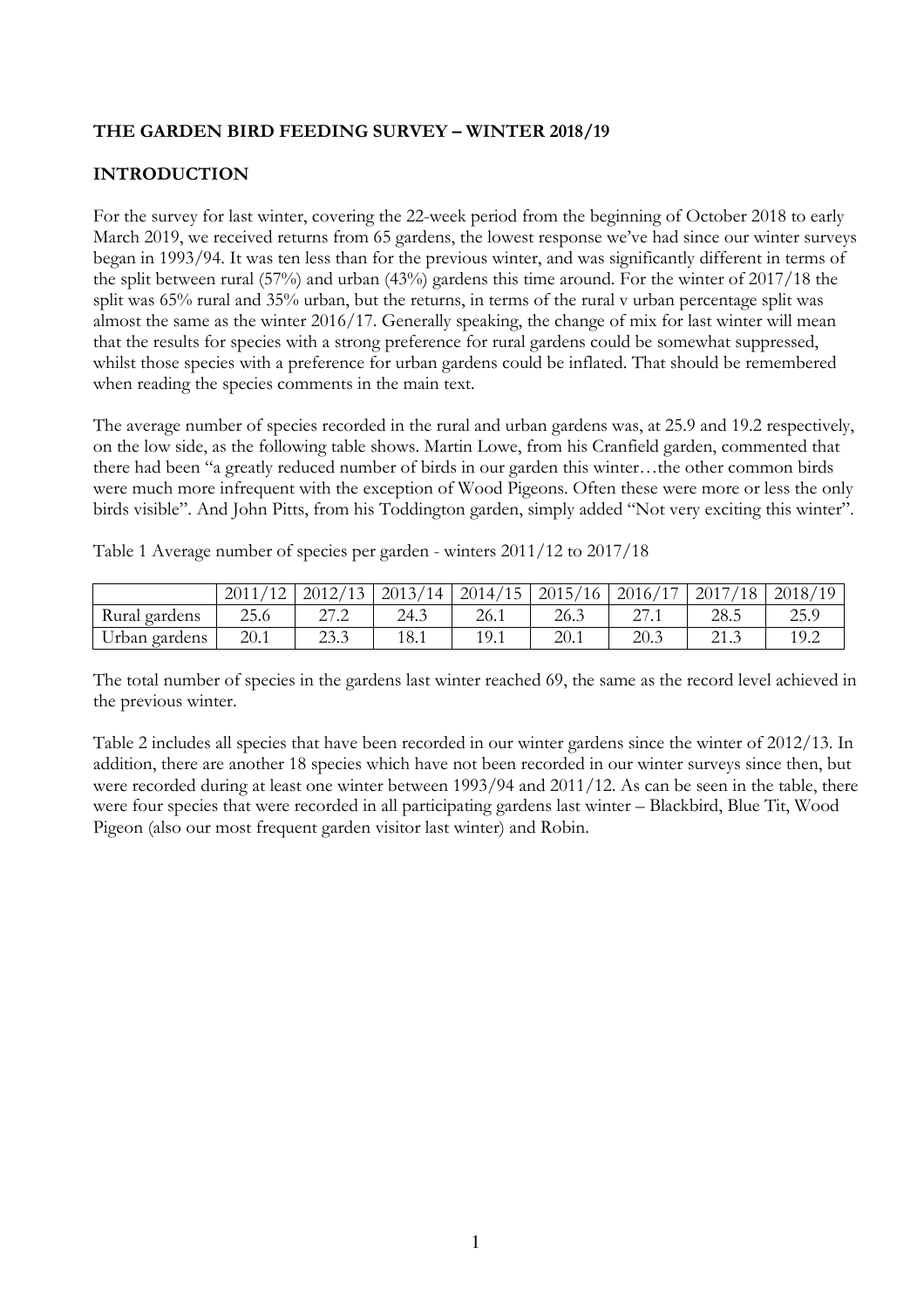| TABLE 2 PERCENTAGE OF GARDENS EACH SPECIES WAS RECORDED IN - WINTERS 2012/13 TO 2018/19 |                       |               |                               |                           |                 |                 |  |          |                          |                  |                |                  |                  |                               |
|-----------------------------------------------------------------------------------------|-----------------------|---------------|-------------------------------|---------------------------|-----------------|-----------------|--|----------|--------------------------|------------------|----------------|------------------|------------------|-------------------------------|
| position                                                                                |                       | $\frac{0}{0}$ | $\frac{0}{0}$                 | $\sqrt[0]{\phantom{.}}_0$ | $\sqrt[0]{\!0}$ | $\sqrt[0]{\!0}$ |  | position |                          | $^{0}/_{0}$      | $\frac{0}{0}$  | $\frac{0}{0}$    | $\frac{0}{0}$    | $\frac{0}{0}$                 |
| 18/19                                                                                   |                       |               | 18/19 17/18 16/17 15/16 14/15 |                           |                 |                 |  | 18/19    |                          |                  |                |                  |                  | 18/19 17/18 16/17 15/16 14/15 |
| $1st =$                                                                                 | Blackbird             | 100           | 100                           | 100                       | 100             | 100             |  |          | $42nd =$ Grey Heron      | 11               | 16             | 16               | 15               | 15                            |
| $1st =$                                                                                 | <b>Blue Tit</b>       | 100           | 100                           | 100                       | 100             | 100             |  | 44th     | Treecreeper              | 9                | 11             | 6                | 9                | 10                            |
| $1st =$                                                                                 | Robin                 | 100           | 100                           | 100                       | 100             | 100             |  |          | $45th$ = Red-l Partridge | 8                | 8              | $\overline{4}$   | $\mathbf{1}$     | $\mathbf{1}$                  |
| $1st =$                                                                                 | Wood Pigeon           | 100           | 100                           | 100                       | 100             | 99              |  |          | $45th$ = Moorhen         | 8                | $\overline{7}$ | 6                | 12               | 10                            |
| 5th                                                                                     | Great Tit             | 98            | 99                            | 96                        | 99              | 97              |  |          | 45th= Lesser Redpoll     | 8                | 25             | 5                | 23               | 10                            |
| 6th                                                                                     | Dunnock               | 97            | 97                            | 99                        | 100             | 97              |  | $45th =$ | Chiffchaff               | 8                | 13             | 22               | 12               | 10                            |
| 7th                                                                                     | Collared Dove         | 92            | 93                            | 92                        | 94              | 91              |  |          | $49th$ = Kestrel         | 6                | 8              | 10               | 15               | $\overline{7}$                |
| $8th =$                                                                                 | Magpie                | 91            | 95                            | 88                        | 96              | 90              |  | $49th =$ | <b>Y'hammer</b>          | 6                | 7              | 8                | 7                | 12                            |
| $8th =$                                                                                 | Goldfinch             | 91            | 93                            | 91                        | 88              | 90              |  | $51st =$ | Brambling                | 5                | 19             | $\overline{4}$   | 12               | 1                             |
| $10th =$                                                                                | Starling              | 88            | 84                            | 87                        | 85              | 84              |  | $51st =$ | Mallard                  | 5                | 11             | 9                | 6                | 6                             |
| $10th =$                                                                                | Chaffinch             | 88            | 92                            | 92                        | 96              | 97              |  |          | 53rd= Canada Goose       | 3                | $\theta$       | $\theta$         | $\overline{0}$   | $\theta$                      |
| $12th = Wren$                                                                           |                       | 85            | 99                            | 97                        | 96              | 94              |  |          | $53rd =$ Marsh Tit       | 3                | 5              | 3                | 4                | 3                             |
|                                                                                         | 12th= Long-t Tit      | 85            | 89                            | 90                        | 93              | 84              |  |          | $53rd =$ Kingfisher      | 3                | $\overline{7}$ | 6                | $\overline{4}$   | $\overline{7}$                |
| 14th                                                                                    | Coal Tit              | 80            | 91                            | 75                        | 89              | 79              |  |          | $53rd =$ Barn Owl        | 3                | $\overline{3}$ | 3                | $\mathbf{1}$     | $\overline{0}$                |
| 15th                                                                                    | House Sparrow         | 74            | 73                            | 75                        | 77              | 81              |  |          | $53rd =$ Woodcock        | 3                | $\mathbf{1}$   | $\overline{0}$   | $\overline{0}$   | $\overline{0}$                |
| 16th                                                                                    | Greenfinch            | 72            | 68                            | 68                        | 83              | 85              |  |          | $58th$ = Little Egret    | $\overline{2}$   | $\overline{4}$ | $\overline{4}$   | $\mathbf{1}$     | $\mathbf{1}$                  |
| 17th                                                                                    | Jackdaw               | 62            | 63                            | 66                        | 62              | 56              |  | $58th =$ | Common Raven             | $\overline{c}$   | 3              | $\mathbf{1}$     | $\mathbf{1}$     | 3                             |
| 18th                                                                                    | Song Thrush           | 58            | 73                            | 68                        | 56              | 56              |  |          | $58th$ = Common Gull     | $\overline{2}$   | $\mathbf{1}$   | $\mathbf{1}$     | $\overline{2}$   | $\,1\,$                       |
| 19 <sub>th</sub>                                                                        | Sparrowhawk           | 57            | 71                            | 60                        | 74              | 68              |  |          | $58th$ = Little Grebe    | $\overline{2}$   | $\mathbf{1}$   | $\mathbf{1}$     | $\overline{0}$   | $\mathbf{1}$                  |
| 20th                                                                                    | Gt Sp Woodpecker      | 54            | 57                            | 66                        | 66              | 60              |  |          | $58th =$ Greylag Goose   | $\overline{c}$   | 1              | 1                | $\overline{0}$   | $\overline{0}$                |
| 21st                                                                                    | C Crow                | 52            | 63                            | 66                        | 56              | 62              |  | $58th =$ | Gadwall                  | $\overline{c}$   | $\mathbf{1}$   | $\mathbf{1}$     | $\overline{0}$   | $\overline{0}$                |
| 22nd                                                                                    | Pied Wagtail          | 42            | 56                            | 51                        | 27              | 32              |  |          | $58th =$ Swallow         | $\overline{c}$   | $\mathbf{1}$   | $\theta$         | $\mathbf{1}$     | $\overline{0}$                |
| 23rd                                                                                    | Goldcrest             | 37            | 48                            | 43                        | 48              | 25              |  | $58th =$ | Mute Swan                | $\overline{2}$   | $\mathbf{1}$   | $\overline{0}$   | $\overline{0}$   | 1                             |
| 24th                                                                                    | Blackcap              | 35            | 39                            | 43                        | 29              | 38              |  | $58th =$ | Wigeon                   | $\overline{c}$   | $\overline{0}$ | $\mathbf{1}$     | $\overline{0}$   | $\overline{0}$                |
| 25th                                                                                    | Redwing               | 32            | 57                            | 44                        | 24              | 28              |  | $58th =$ | Ring Ouzel               | $\overline{c}$   | $\overline{0}$ | $\overline{0}$   | $\overline{0}$   | $\overline{0}$                |
| $26th =$                                                                                | C Pheasant            | 31            | 43                            | 32                        | 35              | 32              |  |          | 58th= Mandarin           | $\overline{c}$   | $\overline{0}$ | $\boldsymbol{0}$ | $\overline{0}$   | $\overline{0}$                |
| $26th =$                                                                                | Fieldfare             | 31            | 68                            | 30                        | 22              | 19              |  | $58th =$ | Teal                     | $\overline{c}$   | $\overline{0}$ | $\overline{0}$   | $\overline{0}$   | $\overline{0}$                |
| $28th =$                                                                                | Green Woodpecker      | 25            | 31                            | 42                        | 32              | 37              |  |          | Cormorant                | $\overline{0}$   | $\overline{3}$ | $\overline{0}$   | $\mathbf{1}$     | $\overline{0}$                |
| $28th =$                                                                                | Siskin                | 25            | 31                            | 13                        | 32              | 6               |  |          | Lapwing                  | $\overline{0}$   | $\overline{3}$ | $\theta$         | $\overline{0}$   | $\overline{0}$                |
| 30 <sub>th</sub>                                                                        | Red Kite              | 23            | 20                            | 17                        | 10              | 12              |  |          | Peregrine Falcon         | $\overline{0}$   | $\mathbf{1}$   | $\overline{0}$   | $\mathbf{1}$     | $\overline{0}$                |
| 31st                                                                                    | <b>Stock Dove</b>     | 22            | 20                            | 18                        | 20              | 18              |  |          | Lesser Sp W'pecker       | $\overline{0}$   | 1              | $\overline{0}$   | $\overline{0}$   | $\overline{0}$                |
| $32nd = Rook$                                                                           |                       | 18            | 19                            | 25                        | 17              | 24              |  |          | Lesser B B Gull          | $\overline{0}$   | 1              | $\theta$         | $\overline{0}$   | $\mathbf{1}$                  |
|                                                                                         | 32nd= Mistle Thrush   | 18            | 33                            | $26\,$                    | 20              | 13              |  |          | R-ringed Parakeet        | 0                | $\theta$       | $\mathfrak{Z}$   | 1                | 1                             |
| $32nd =$ Jay                                                                            |                       | 18            | 29                            | 22                        | 24              | 38              |  |          | Little Owl               | $\overline{0}$   | $\overline{0}$ | $\mathbf{1}$     | 1                | $\mathbf{1}$                  |
|                                                                                         | $35th$ = Bullfinch    | 17            | 25                            | 18                        | $20\,$          | $26\,$          |  |          | Herring Gull             | $\overline{0}$   | $\overline{0}$ | $\mathbf{1}$     | $\overline{0}$   | $\overline{0}$                |
|                                                                                         | $35th$ Feral Pigeon   | 17            | 19                            | 19                        | 18              | 10              |  |          | Water Rail               | $\overline{0}$   | $\overline{0}$ | $\mathbf{1}$     | $\overline{0}$   | $\overline{0}$                |
|                                                                                         | 37th= Grey Wagtail    | 15            | 20                            | 18                        | 13              | 13              |  |          | C Snipe                  | $\boldsymbol{0}$ | $\overline{0}$ | $\mathbf{1}$     | $\overline{0}$   | $\overline{0}$                |
|                                                                                         | $37th$ = Black-h Gull | 15            | 13                            | 18                        | 10              | $\overline{7}$  |  |          | House Martin             | $\overline{0}$   | $\overline{0}$ | $\overline{0}$   | $\mathbf{1}$     | $\mathbf{1}$                  |
| $39th =$                                                                                | Tawny Owl             | 14            | 19                            | 13                        | 17              | 16              |  |          | Tree Sparrow             | $\overline{0}$   | $\overline{0}$ | $\overline{0}$   | $\mathbf{1}$     | 3                             |
| $39th =$                                                                                | Common Buzzard        | 14            | 20                            | 10                        | 11              | 12              |  |          | Linnet                   | $\overline{0}$   | $\overline{0}$ | $\theta$         | $\mathbf{1}$     | $\mathbf{1}$                  |
| 41st                                                                                    | Reed Bunting          | 12            | 16                            | 9                         | 17              | 16              |  |          | Yellow Wagtail           | $\boldsymbol{0}$ | $\overline{0}$ | $\overline{0}$   | $\boldsymbol{0}$ | $\mathbf{1}$                  |
| $42nd =$                                                                                | Nuthatch              | 11            | 17                            | 14                        | 17              | 19              |  |          | Waxwing                  | $\overline{0}$   | $\overline{0}$ | $\theta$         | $\boldsymbol{0}$ | $\mathbf{1}$                  |

Table 3 shows the 'Top 20' species that were the most frequent in our gardens. The frequency is calculated by taking the total number of weeks each species is recorded in and comparing that to the maximum possible total (i.e. 22 weeks x 65 gardens). If compared to the results for previous years, you will notice that the Song Thrush is no longer in the 'Top 20', being overtaken by Pheasant, Rook and Feral Pigeon.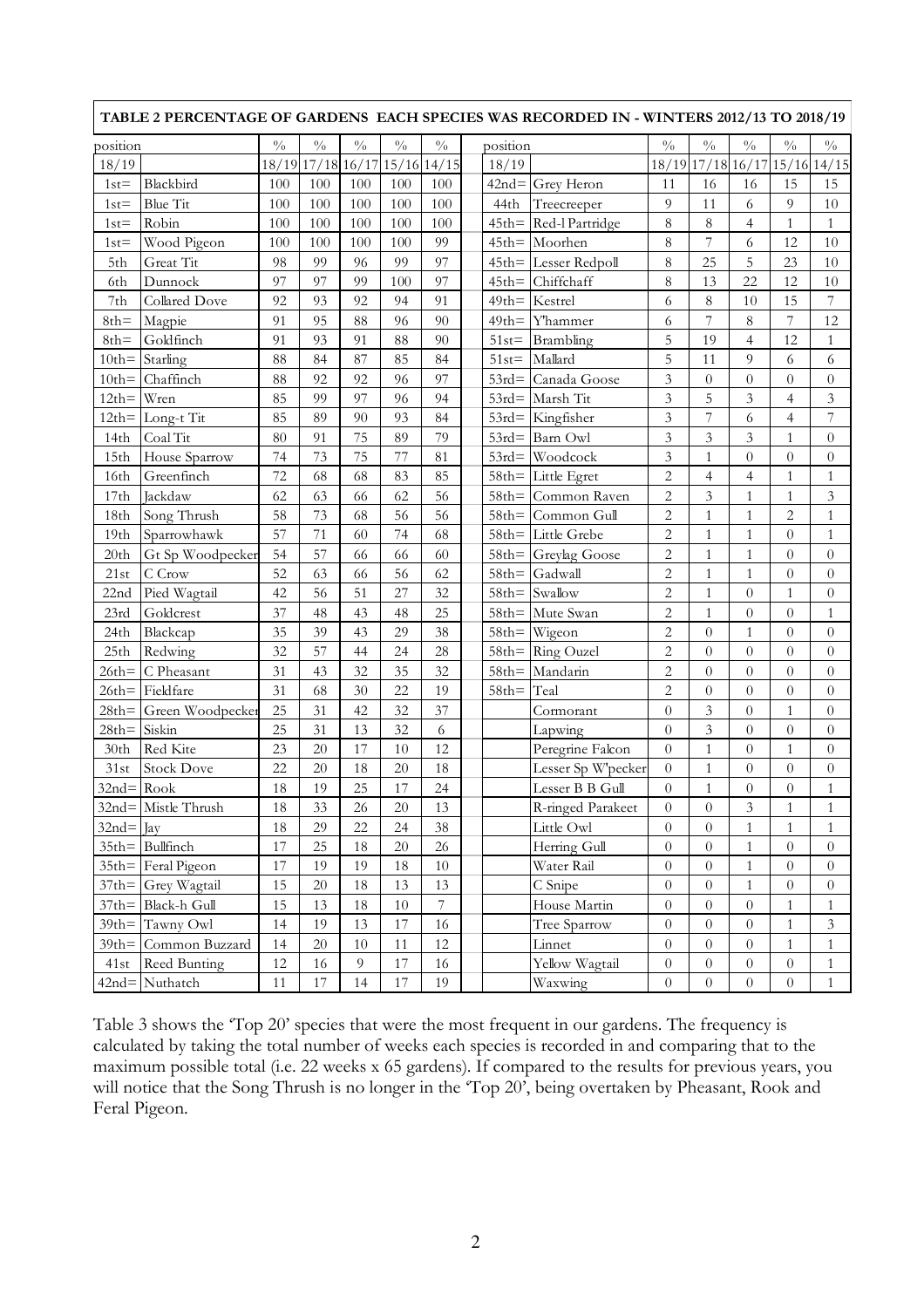| Table 3 Frequency of occurence winters 2013/14 to 2018/19 |                 |       |       |       |       |       |       |  |  |
|-----------------------------------------------------------|-----------------|-------|-------|-------|-------|-------|-------|--|--|
| Position                                                  |                 | 18/19 | 17/18 | 16/17 | 15/16 | 14/15 | 13/14 |  |  |
| 1st                                                       | Wood Pigeon     | 91    | 92    | 91    | 90    | 89    | 87    |  |  |
| 2nd                                                       | Blue Tit        | 90    | 91    | 91    | 91    | 92    | 89    |  |  |
| 3rd                                                       | Blackbird       | 89    | 88    | 91    | 88    | 91    | 89    |  |  |
| 4th                                                       | Robin           | 86    | 90    | 92    | 88    | 91    | 84    |  |  |
| 5th                                                       | Great Tit       | 76    | 79    | 75    | 80    | 81    | 74    |  |  |
| 6th                                                       | Dunnock         | 73    | 78    | 83    | 77    | 79    | 72    |  |  |
| $7th =$                                                   | Goldfinch       | 62    | 66    | 62    | 62    | 61    | 57    |  |  |
| $7th =$                                                   | Collared Dove   | 62    | 60    | 64    | 63    | 66    | 64    |  |  |
| 9th                                                       | Magpie          | 58    | 63    | 60    | 61    | 59    | 51    |  |  |
| $10th =$                                                  | Chaffinch       | 55    | 65    | 64    | 68    | 71    | 69    |  |  |
| $10th =$                                                  | House Sparrow   | 55    | 52    | 54    | 52    | 59    | 55    |  |  |
| 12th                                                      | Starling        | 52    | 57    | 58    | 47    | 55    | 50    |  |  |
| 13th                                                      | Coal Tit        | 38    | 50    | 35    | 52    | 36    | 24    |  |  |
| 14th                                                      | Greenfinch      | 37    | 39    | 33    | 48    | 44    | 47    |  |  |
| 15 <sub>th</sub>                                          | Long-tailed Tit | 36    | 47    | 39    | 41    | 30    | 26    |  |  |
| 16th                                                      | Jackdaw         | 32    | 33    | 33    | 34    | 32    | 22    |  |  |
| 17th                                                      | Wren            | 29    | 40    | 46    | 39    | 37    | 22    |  |  |
| 18th                                                      | G S Woodpecker  | 20    | 24    | 23    | 29    | 22    | 20    |  |  |
| 19th                                                      | Carrion Crow    | 19    | 22    | 25    | 20    | 22    | 19    |  |  |
| 20th                                                      | Pheasant        | 14    | 13    | 13    | 15    | 13    | 13    |  |  |

### **THE WEATHER**

During October the average temperature across the UK was 7.3°C, more or less the same as the average in the period 1981 to 2010. In East Anglia the average was 11.6°C, which was +0.6°C above the longterm average. It was a sunny month, and in East Anglia was 43% above the average, and it was dry, with rainfall 14% below.

That picture continued into November, with the average temperature across the UK at 5.8°C, 2°C above the average, whilst in East Anglia it was 8.3°C, which was 1.2°C above the average. It was, again, a sunny month, in East Anglia at 24% above the average, and was dry, with rainfall 18% below.

During December the average temperatures were again above the long-term average, across the UK 2.0°C above and in East Anglia 2.4°C above. In East Anglia, for once, it was a rather wet month, with rainfall  $12\%$  above

January was slightly colder than expected, with the mean temperature in East Anglia 0.3°C below the average, but otherwise the weather patterns remained the same, with rainfall 51% below and sunshine 1% above. That continued into February, with the mean temperature across East Anglia 2.5°C above the average, rainfall 26% less than average and sunshine hours 74% above.

So, in summary for our part of the world, it was a rather mild, sunny and very dry winter. However, there were clear indications from the BTO Breeding Bird Survey for 2018 that the species that are sensitive to cold winters suffered during the very harsh spell of weather in the previous winter, in February/March 2018. Although there would have been some recovery during the summer of 2018 the populations were, for some species, still low. For instance, in the UK between summer 2017 and summer 2018, the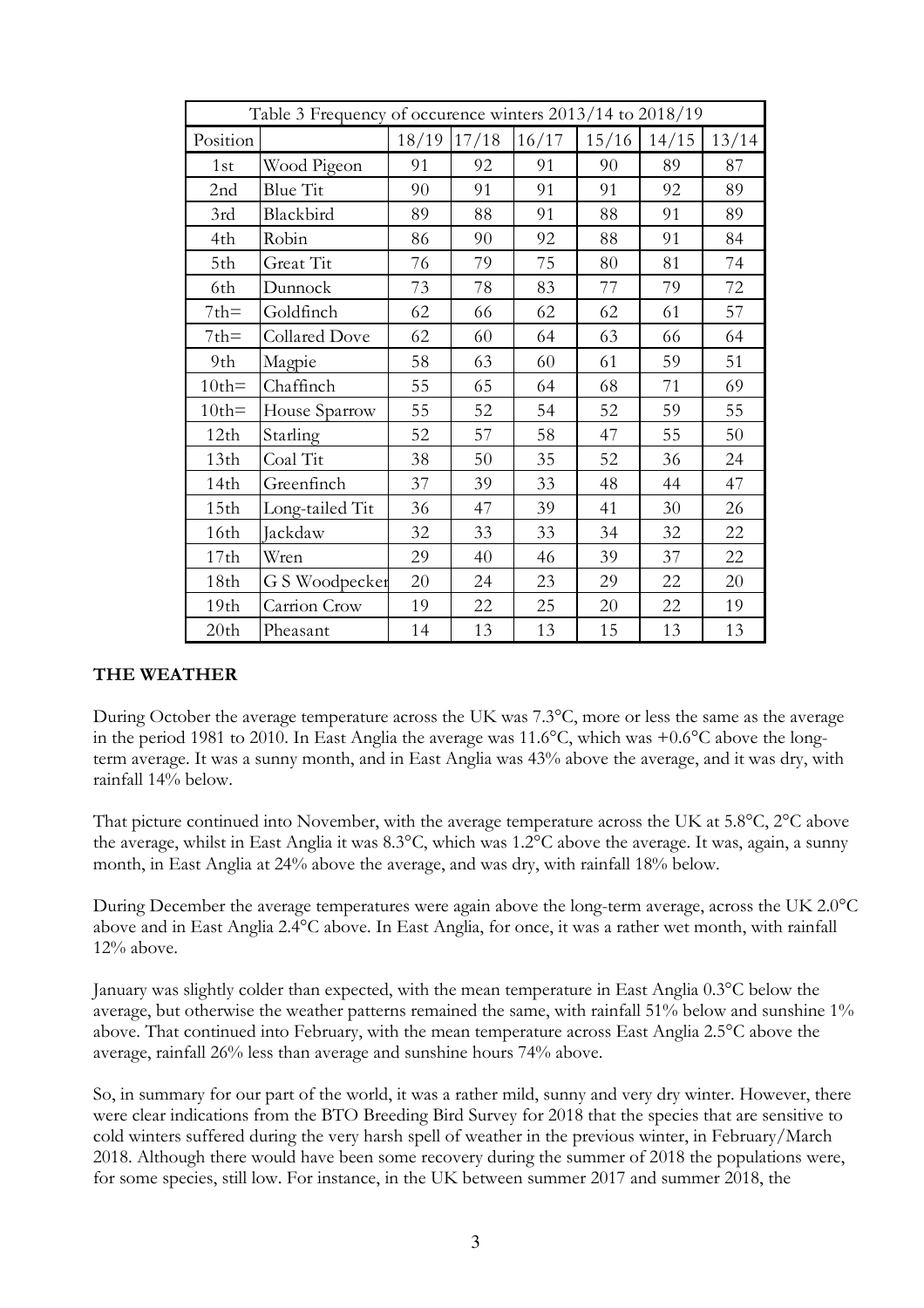Goldcrest declined by 38%, Long-tailed Tit by 22% and Wren by 21% (Harris *et al* 2019). The results for all three species are well down in our own 2018/19 winter survey.

The information about the weather was adapted, with permission, from Crown copyright data supplied by the Met Office, and we are grateful to them (© Crown copyright, published by the Met Office).

# **THE MAIN RESULTS**

#### **Waterfowl to Gulls**

Remarkably, there were eight species of waterfowl in our list for last winter, but of those only Mallard appeared in more than two of the gardens. Common Pheasant appeared in almost a third of gardens, virtually all in rural areas as might be expected, whilst Red-legged Partridge was in 8% of gardens, all in rural areas. On the other hand, the Grey Heron was recorded in more urban gardens (four) than rural (three).

Of the raptors, the Sparrowhawk is the most likely to visit our gardens, last winter in 57% overall, split 62% from rural sites and 50% of urban gardens. Red Kites are becoming more widespread over our gardens, but Chris Boon, in his Greenfield garden, went one better. On 31st October a Red Kite chased away a Sparrowhawk that had killed a Wood Pigeon on his lawn, and then proceeded to eat the Pigeon.

As usual, the Black-headed Gull was the most regular of the garden gulls, appearing in 15% overall, about average.

#### **Pigeons to Crows**

The Wood Pigeon was recorded in all gardens last winter and was also the most frequent of all our garden visitors. The Collared Dove was in 92% of gardens, again about average, showing a slight preference for rural sites. Similarly, the results for Stock Dove (in 22% of gardens, split evenly between rural and urban) and Feral Pigeon (in 17% of gardens, virtually all urban) were much as expected.

Our results for Great Spotted and Green Woodpeckers were both well down, but that might have been partly due to the fall in returns from rural gardens. Both species have a strong preference for those sites. However, according to the BBS data (Harris *et al* 2019) Great Spotted Woodpeckers actually increased by 10% between 2017 and 2018, whilst for Green Woodpeckers there was a small, insignificant decrease. Hopefully, the results in our survey were due to a statistical quirk and nothing more serious.

The Magpie was recorded in all rural gardens, and in 79% of those in urban areas. The frequency, at 58%, was the lowest since 51% in the winter of 2013/14. In my own garden, in Woburn, they have virtually disappeared, and as I write this in May, they have only been recorded in my garden in one week of the first 12 on the current Summer form. The Jackdaw is the second-most widespread member of the crow family in our gardens, with the Carrion Crow taking up third place. Both these species have a fairly strong preference for gardens in rural areas.

### **Tits, Warblers to 'crests**

As expected, the Blue Tit was found in all gardens, and was second in terms of frequency only to the Wood Pigeon. The Great Tit was not far behind, being recorded in all rural gardens and was only missing from one urban site. It is, however, much more frequent in rural gardens (at a level of 85%) compared to urban gardens (at 67%). Despite dropping back compared to the previous winter, the Coal Tit and Longtailed Tit both retain their places in our 'Top 20' most frequent garden visitors. Both show a preference for rural gardens.

The Blackcap is the warbler most often found in our winter gardens, last winter in 35% of those surveyed and unusually, equally across urban and rural sites. By comparison, the Chiffchaff was recorded in just five of the gardens, all in rural sites.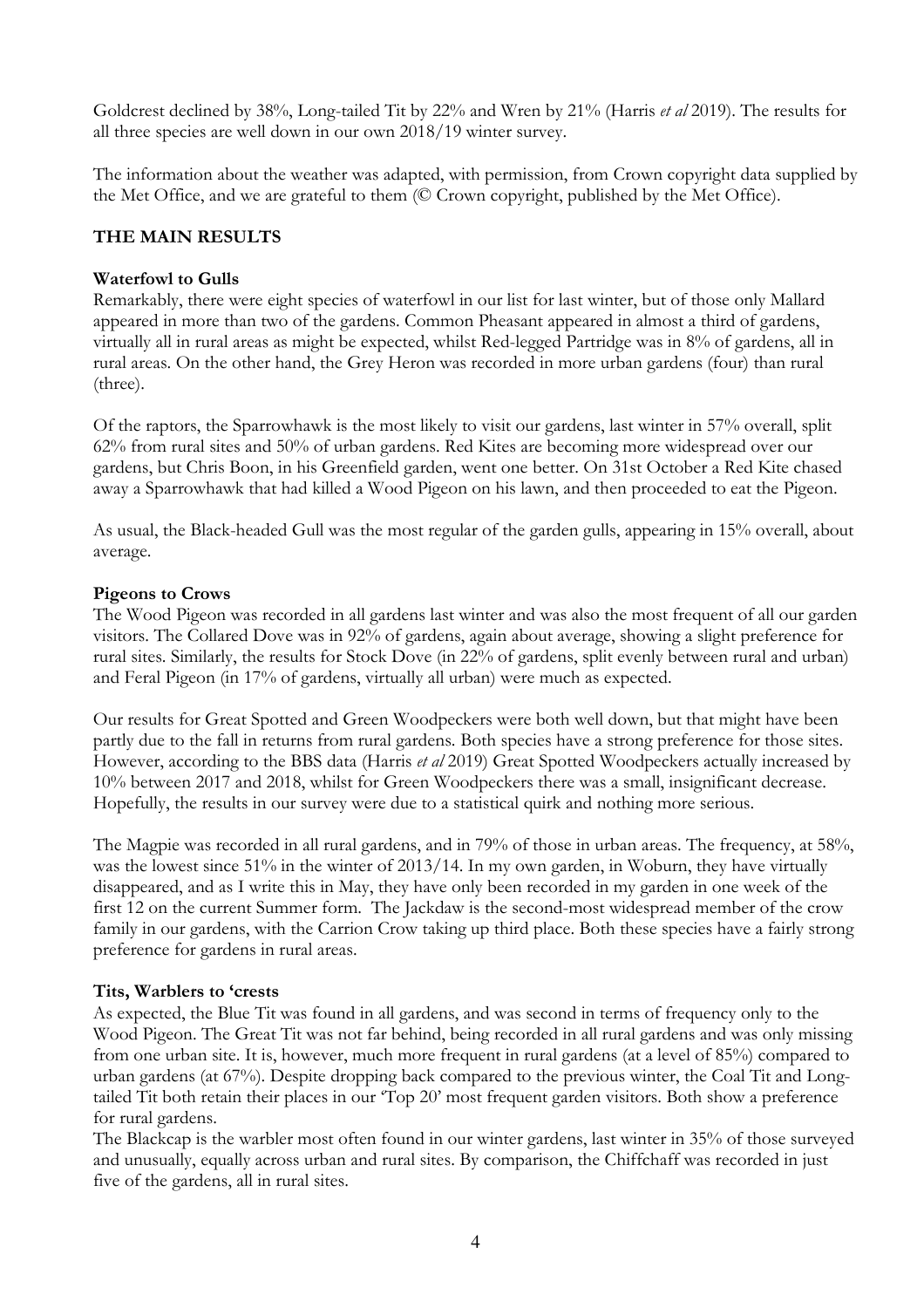The Goldcrest appeared in 37% of the gardens, the lowest level since winter 2014/15, but was found in about the same proportion of rural and urban gardens.

# **Wren, Starling and Thrushes**



Like the previous species, the Wren also suffered in the 2017/18 winter. It was found in 85% of the gardens last winter, the lowest since 2013/14, and showed a preference for rural gardens. The Nuthatch too, shows a preference for those sites and, like other species in that category, the results may have been affected by the drop in the number of rural gardens covered, with the result (in 11% of gardens) the lowest since 2013/14.

The proportion of gardens holding the Starling, in 88% of all those covered, was higher than the recent average, although the frequency was down. Results were about the same for rural (86% of gardens, with a frequency of 54%) and urban sites (89% of gardens, but less frequent, at 49%).

As usual, the Blackbird was recorded in all the gardens, and was the third highest species in terms of frequency. The Song Thrush was recorded from 58% of gardens, the split being 76% of rural sites but in just 36% of urban gardens. The overall frequency fell too, to 10%, so was overtaken by Pheasant (14%), Feral Pigeon (12%) and Rook (11%), and dropped out of the 'Top 20' as a result. Those low numbers for Song Thrush may well have been affected by the lower returns from rural gardens.

Of the two wintering thrushes, the results were about the same, with Redwing appearing in 32% of gardens and Fieldfare in 31%. Both sets of results were well down compared to the previous winter, but that was largely as a result of the severe spell of bad weather in 2017/18 that pushed both species into many of our gardens. Returns for the Mistle Thrush were well down too, in 18% of gardens being the lowest since 2014/15. Almost all of the gardens attracting Mistles were in rural areas.

The results for the Robin were similar to that of Blackbird, appearing in all gardens and it was high in the frequency table too, coming in at fourth place.

### **Sparrows, Dunnock and Wagtails**

Are House Sparrows trying to make a come-back? They were found in 74% of the gardens, still rather low, but the frequency, at 55%, was the highest since 2014/15. In my own Woburn garden, they have moved from being a noteworthy rarity to a fairly regular visitor, albeit in just ones and twos. Judith Knight, from her Linslade garden, commented that "two House Sparrows on 19th November – first for ages, but then nine weeks until the next!" Overall, the results show that they still prefer urban gardens. Perhaps more expected was that the Tree Sparrow failed to make it on our winter lists for the third winter in a row. Appearances of the Dunnock remained fairly static, in 97% of gardens being the same as the previous winter, but the frequency was down at 73%, the lowest since 2013/14.

And then we come to the Pied Wagtail, where the results have been up and down like a yo-yo. After three winters with low results, that is during 2013/14, 2014/15 and 2015/16, they then had two 'good' results, before falling back again last winter. One aspect that is consistent is that have a strong preference for rural gardens.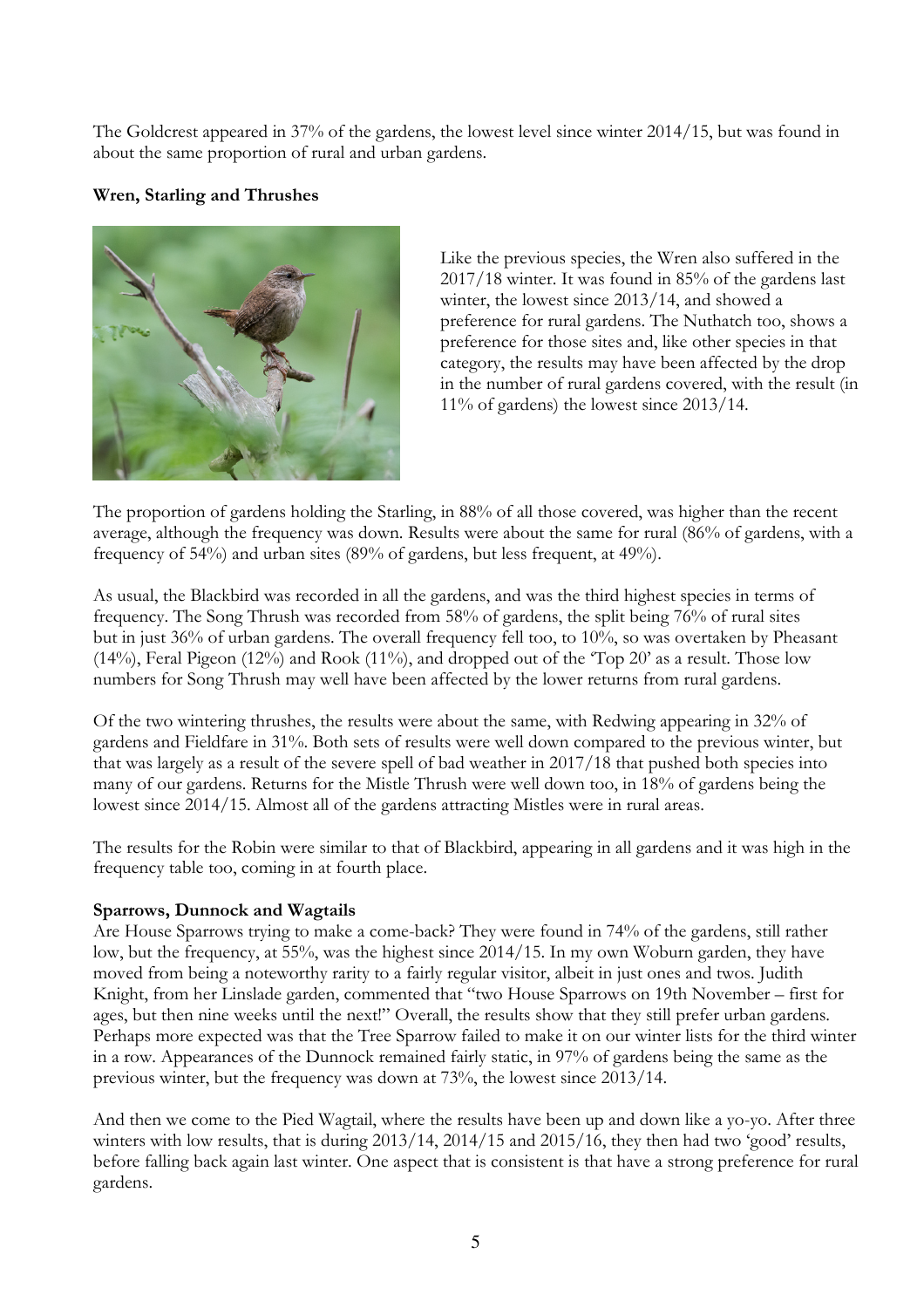## **Finches and buntings**

In the winter of 2017/18, the Goldfinch overtook the Chaffinch as our most widespread garden finch, and that situation was maintained for last winter too. That is as much to do with falling results for Chaffinch as improvements for Goldfinches; just consider that in the winter of 2012/13 Chaffinches appeared in 99% of our gardens. Last winter they were in 88%. Similarly, the frequency of their appearances has dropped too, the level of 55% last winter being the lowest since our winter surveys started. Andrew Budd, from his Ampthill garden, commented that "sadly, Chaffinches have become a bit of a rarity with never more than two seen at once."

So, what of the Goldfinch? The results for last winter were pretty much on the button compared to the last ten or so years, appearing in 91% of gardens, with a frequency of 62%. Paul Burgoine and Yvonne Cole, from their garden in Maulden, simply commented that "Goldfinches – commonest bird. 30+ during the colder periods."

The Greenfinch appeared in more gardens last winter (in 72%) than in the previous two, but results are still well down compared to the earlier years. They were found in 73% of rural gardens, with a frequency of 37% and, almost identically, in 71% of urban gardens with a frequency of 36%. Consider that in 2008/09 they were recorded in 95% of the gardens.

The Siskin is a species where the results can vary widely from winter to winter. Last winter they were in 25% of the gardens, but apart from in three of those gardens, never for many of the weeks or in any numbers. Peter Nash, from his Sandy garden, commented that "Siskin – never many birds this winter, seen on [just] 14 days during the survey period." Like other observers, those in his garden mainly showed during the last few weeks of the survey period, suggesting that they had spent the main winter period farther south. The Bullfinch too, had a below average set of results, whilst appearances of both Lesser Redpoll and Brambling were poor. Again, in Peter Nash's garden, something of a hotspot in recent winters for Bramblings, most of his garden sightings were of single birds, whereas in the previous winter he'd had a maximum of 52. He also had "a very poor year compared to previous ones" for Lesser Redpoll.

Of the buntings, the Reed Bunting had a fairly average showing, appearing in 12% of gardens, whilst the results for the Yellowhammer, in just 6% of gardens, were also disappointing, except that two in Peter Nash's garden in February were a welcome addition to his garden list.

### **SUMMARY**

Feeding our garden birds has grown into a multi-million-pound industry. It has been estimated that our annual spend on garden bird feeding products could be as high as  $\ell$  300 million. A recently published report from the BTO has highlighted how widespread garden feeding of birds (it has been estimated that about half of garden owners across Britain provide food for birds) has changed the composition of bird communities in our gardens over the last 40 years (Plummer *et al* 2019). From the early days when garden feeders were dominated by Starlings and House Sparrows, their place has been taken more and more by Goldfinches and Wood Pigeons, plus a wide range of other species too. And of course, we can see that in our own gardens.

With all the pressures facing birds in the wider environment it remains crucial that we continue to monitor the changes that are taking place literally outside our kitchen windows. Once again, we are very grateful to the 65 garden surveyors who took the time to take part, and we look forward to receiving your returns for future survey periods.

Barry Nightingale